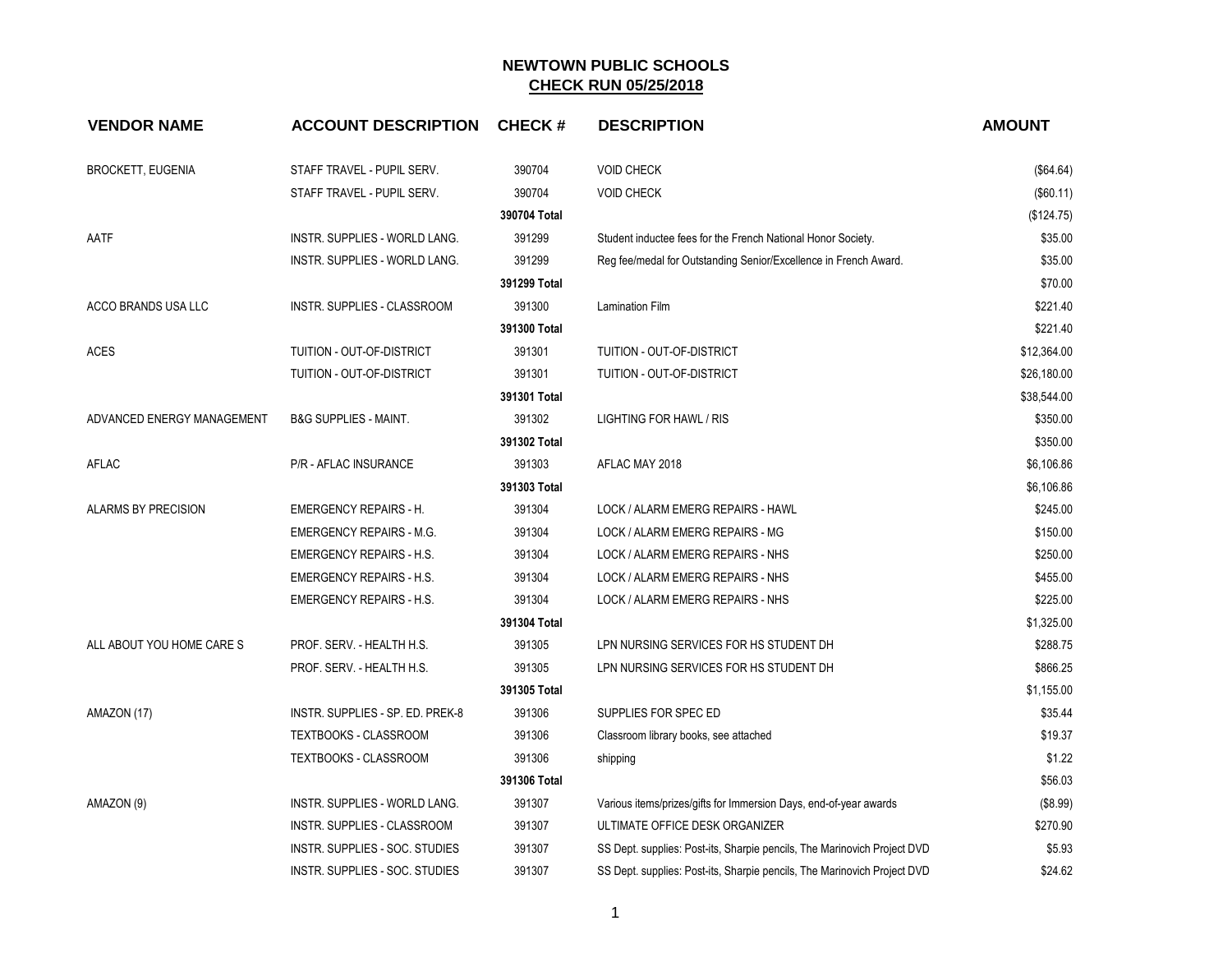| <b>VENDOR NAME</b>        | <b>ACCOUNT DESCRIPTION</b>       | <b>CHECK#</b> | <b>DESCRIPTION</b>                                                         | <b>AMOUNT</b> |
|---------------------------|----------------------------------|---------------|----------------------------------------------------------------------------|---------------|
| AMAZON (9)                | INSTR. SUPPLIES - WORLD LANG.    | 391307        | WL Dept. supplies: Items/prizes for French Immersion Day                   | \$18.87       |
|                           | INSTR. SUPPLIES - WORLD LANG.    | 391307        | Two misc. shipping fees: \$3.99 + \$3.95.                                  | \$3.99        |
|                           | INSTR. SUPPLIES - WORLD LANG.    | 391307        | WL Dept. supplies: Items/prizes for French Immersion Day                   | \$15.95       |
|                           | INSTR. SUPPLIES - WORLD LANG.    | 391307        | WL Dept. supplies: Items/prizes for French Immersion Day                   | \$9.93        |
|                           | INSTR. SUPPLIES - WORLD LANG.    | 391307        | WL Dept. supplies: Items/prizes for French Immersion Day                   | \$393.06      |
|                           | INSTR. SUPPLIES - WORLD LANG.    | 391307        | WL Dept. supplies: Items/prizes for French Immersion Day                   | \$16.95       |
|                           | INSTR. SUPPLIES - WORLD LANG.    | 391307        | Two misc. shipping fees: $$3.99 + $3.95$ .                                 | \$3.95        |
|                           | INSTR. SUPPLIES - WORLD LANG.    | 391307        | Italia lapel pins for the World Language National Honor Society induction. | \$56.90       |
|                           | INSTR. SUPPLIES - WORLD LANG.    | 391307        | Copy of Chinese Fairy Tales and Fantasies -- Book gift for Senior Awards   | \$23.75       |
|                           | INSTR. SUPPLIES - MATH           | 391307        | Expo dry erase markers vibrant colors (16 count) x 6                       | \$79.08       |
|                           | <b>INSTR. SUPPLIES - MATH</b>    | 391307        | Post-It Notes value pack (24 count).                                       | \$7.68        |
|                           | INSTR. SUPPLIES - CLASSROOM      | 391307        | MINDFULNESS MEETING CANDIES                                                | \$45.98       |
|                           | INSTR. SUPPLIES - CLASSROOM      | 391307        | MINDFULNESS MEETING CANDIES                                                | \$60.00       |
|                           | INSTR. SUPPLIES - SOC. STUDIES   | 391307        | External CD/DVD drive (J. Ferrier).                                        | \$23.99       |
|                           | INSTR. SUPPLIES - SOC. STUDIES   | 391307        | Bomb City DVD (A. Deeb). No shipping.                                      | \$19.08       |
|                           | INSTR. SUPPLIES - WORLD LANG.    | 391307        | Misc. WL supplies: Immersion Day prize, tea, Which Way Home DVD            | \$58.35       |
|                           | INSTR. SUPPLIES - GUIDANCE       | 391307        | CRAYOLA COLORS PENCILS                                                     | \$34.30       |
|                           | <b>INSTR. SUPPLIES - SCIENCE</b> | 391307        | E=mc2: by David Bodanis for Science book awards in June                    | \$28.06       |
|                           |                                  | 391307 Total  |                                                                            | \$1,192.33    |
| ARC-O-ROOTER LLC          | <b>EMERGENCY REPAIRS - GEN.</b>  | 391308        | SNAKE DRAIN - EMERG REPAIRS                                                | \$195.00      |
|                           |                                  | 391308 Total  |                                                                            | \$195.00      |
| ASSOCIATED REFUSE HAULERS | <b>REFUSE REMOVAL</b>            | 391309        | CARDBOARD RECYCLING 2017-2018                                              | \$7,965.42    |
|                           | <b>REFUSE REMOVAL</b>            | 391309        | CARDBOARD RECYCLING 2017-2018                                              | \$40.00       |
|                           | <b>REFUSE REMOVAL</b>            | 391309        | CARDBOARD RECYCLING 2017-2018                                              | \$136.00      |
|                           | <b>REFUSE REMOVAL</b>            | 391309        | CARDBOARD RECYCLING 2017-2018                                              | \$80.00       |
|                           | <b>REFUSE REMOVAL</b>            | 391309        | CARDBOARD RECYCLING 2017-2018                                              | \$152.00      |
|                           | <b>REFUSE REMOVAL</b>            | 391309        | CARDBOARD RECYCLING 2017-2018                                              | \$172.00      |
|                           | <b>REFUSE REMOVAL</b>            | 391309        | CARDBOARD RECYCLING 2017-2018                                              | \$172.00      |
|                           | <b>REFUSE REMOVAL</b>            | 391309        | CARDBOARD RECYCLING 2017-2018                                              | \$340.00      |
|                           |                                  | 391309 Total  |                                                                            | \$9,057.42    |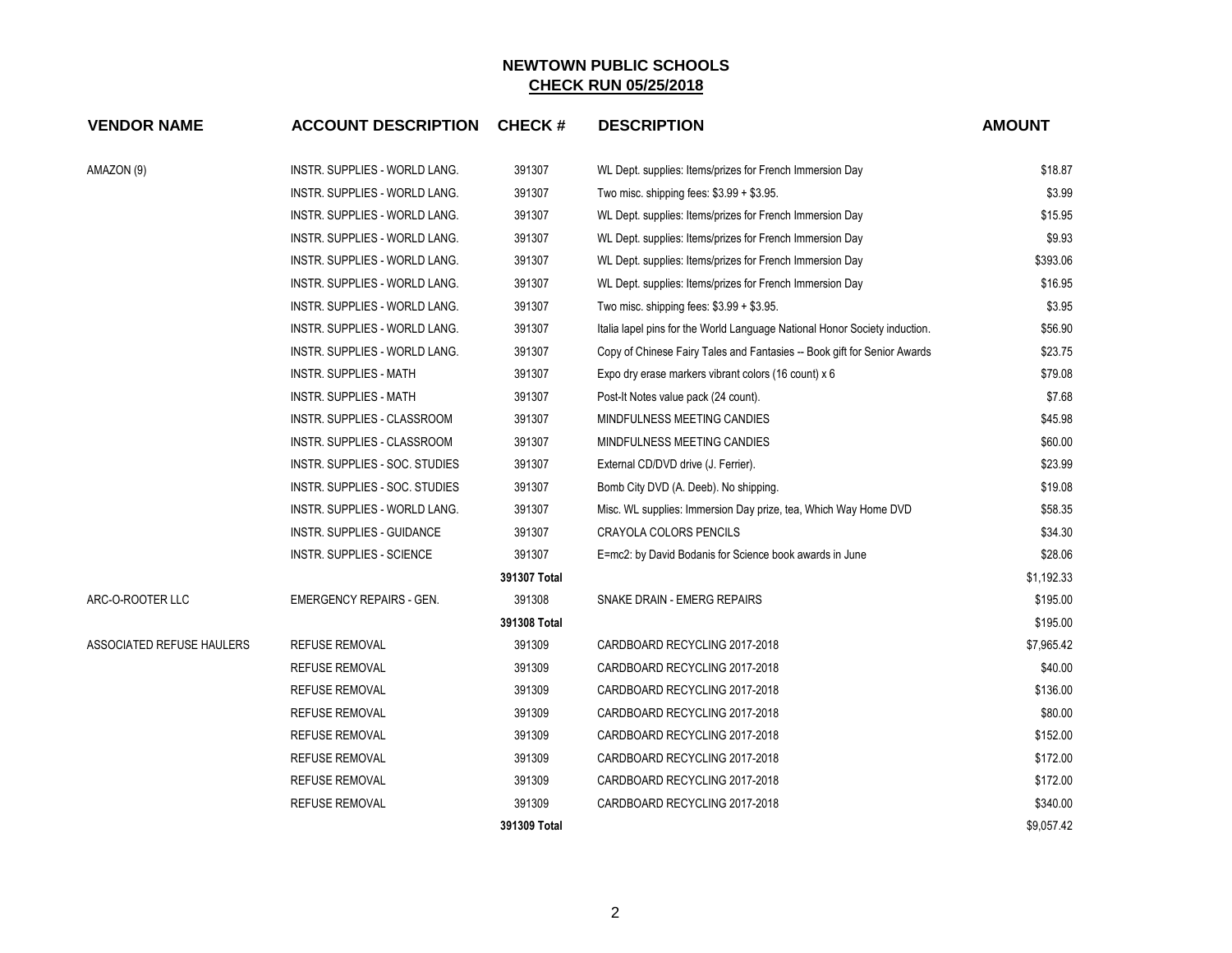| <b>VENDOR NAME</b>                   | <b>ACCOUNT DESCRIPTION</b>       | <b>CHECK#</b> | <b>DESCRIPTION</b>                                             | <b>AMOUNT</b> |
|--------------------------------------|----------------------------------|---------------|----------------------------------------------------------------|---------------|
| AUTO HOME COMMERCIAL                 | <b>EMERGENCY REPAIRS - HOM.</b>  | 391310        | PA SYSTEM / CLOCK REPAIRS - HOM                                | \$290.06      |
|                                      | <b>EMERGENCY REPAIRS - H.S.</b>  | 391310        | PA SYSTEM / CLOCK REPAIRS - NHS                                | \$2,188.34    |
|                                      |                                  | 391310 Total  |                                                                | \$2,478.40    |
| <b>BAGEL DELIGHT</b>                 | STAFF TRAIN. - STAFF DEVELOP.    | 391311        | Lois Lanning Workshop May 3,4,2018 Breakfast/Lunch             | \$99.90       |
|                                      | STAFF TRAIN. - STAFF DEVELOP.    | 391311        | Lois Lanning Workshop May 3,4,2018 Breakfast/Lunch             | \$189.95      |
|                                      |                                  | 391311 Total  |                                                                | \$289.85      |
| BARZETTI'S WELDING LLC               | REPAIRS - MAINT.                 | 391312        | SHOP TRAILER REPAIR - MAINT REPAIRS                            | \$150.00      |
|                                      |                                  | 391312 Total  |                                                                | \$150.00      |
| BERKHIN, CHANTALINE                  | TUTORS - HOMEBOUND               | 391313        | <b>TUTORS - HOMEBOUND</b>                                      | \$760.00      |
|                                      |                                  | 391313 Total  |                                                                | \$760.00      |
| BOOKSOURCE, THE                      | TEXTBOOKS - CLASSROOM            | 391314        | Classroom library book order, Grade 1, see attached order form | \$26.96       |
|                                      | <b>TEXTBOOKS - CLASSROOM</b>     | 391314        | Classroom library, see attached, no shipping                   | \$147.86      |
|                                      | TEXTBOOKS - CLASSROOM            | 391314        | Classroom library, see attached order, no shipping             | \$19.45       |
|                                      |                                  | 391314 Total  |                                                                | \$194.27      |
| <b>BOYS &amp; GIRLS VILLAGE INC.</b> | TUITION - OUT-OF-DISTRICT        | 391315        | APRIL 23 - JUNE 30 DATES FOR RA                                | \$2,700.00    |
|                                      | <b>TUITION - OUT-OF-DISTRICT</b> | 391315        | <b>SPEECH SERVICES</b>                                         | \$100.00      |
|                                      |                                  | 391315 Total  |                                                                | \$2,800.00    |
| <b>BROCKETT, EUGENIA</b>             | STAFF TRAVEL - PUPIL SERV.       | 391316        | REISSUE VOID CHECK 390704                                      | \$124.75      |
|                                      |                                  | 391316 Total  |                                                                | \$124.75      |
| CANYON CREEK SOFTWARE LLC            | TECH. SOFTWARE - INFO. TECH.     | 391317        | Online Scheduler 3000 annual Software license NHS and NMS      | \$808.00      |
|                                      |                                  | 391317 Total  |                                                                | \$808.00      |
| CED                                  | <b>B&amp;G SUPPLIES - MAINT.</b> | 391318        | <b>LIGHT BULBS - MAINT SUPPLIES</b>                            | \$427.50      |
|                                      | B. & G. REPAIRS - H.S.           | 391318        | KITCHEN OUTLET CONVERSION - NHS SERVERY                        | \$241.12      |
|                                      | STAFF TRAIN. - B&G ADMIN.        | 391318        | ELECTRICAL CODE UPDATE MANUALS (NEW CODES) -                   | \$987.74      |
|                                      |                                  | 391318 Total  |                                                                | \$1,656.36    |
| CHAINSAWS UNLIMITED,                 | <b>REPAIRS - MAINT.</b>          | 391319        | SNOW BLOWER REPAIRS - MAINT REPAIRS                            | \$203.61      |
|                                      | <b>REPAIRS - MAINT.</b>          | 391319        | SNOW BLOWER REPAIRS - MAINT REPAIRS                            | \$177.19      |
|                                      | REPAIRS - MAINT.                 | 391319        | SNOW BLOWER REPAIRS - MAINT REPAIRS                            | \$298.18      |
|                                      |                                  | 391319 Total  |                                                                | \$678.98      |
| CONN CHILDREN'S MEDICAL C            | TUITION - OUT-OF-DISTRICT        | 391320        | TUITION - OUT-OF-DISTRICT                                      | \$5,536.00    |
|                                      | TUITION - OUT-OF-DISTRICT        | 391320        | TUITION - OUT-OF-DISTRICT                                      | \$2,560.00    |
|                                      |                                  | 391320 Total  |                                                                | \$8,096.00    |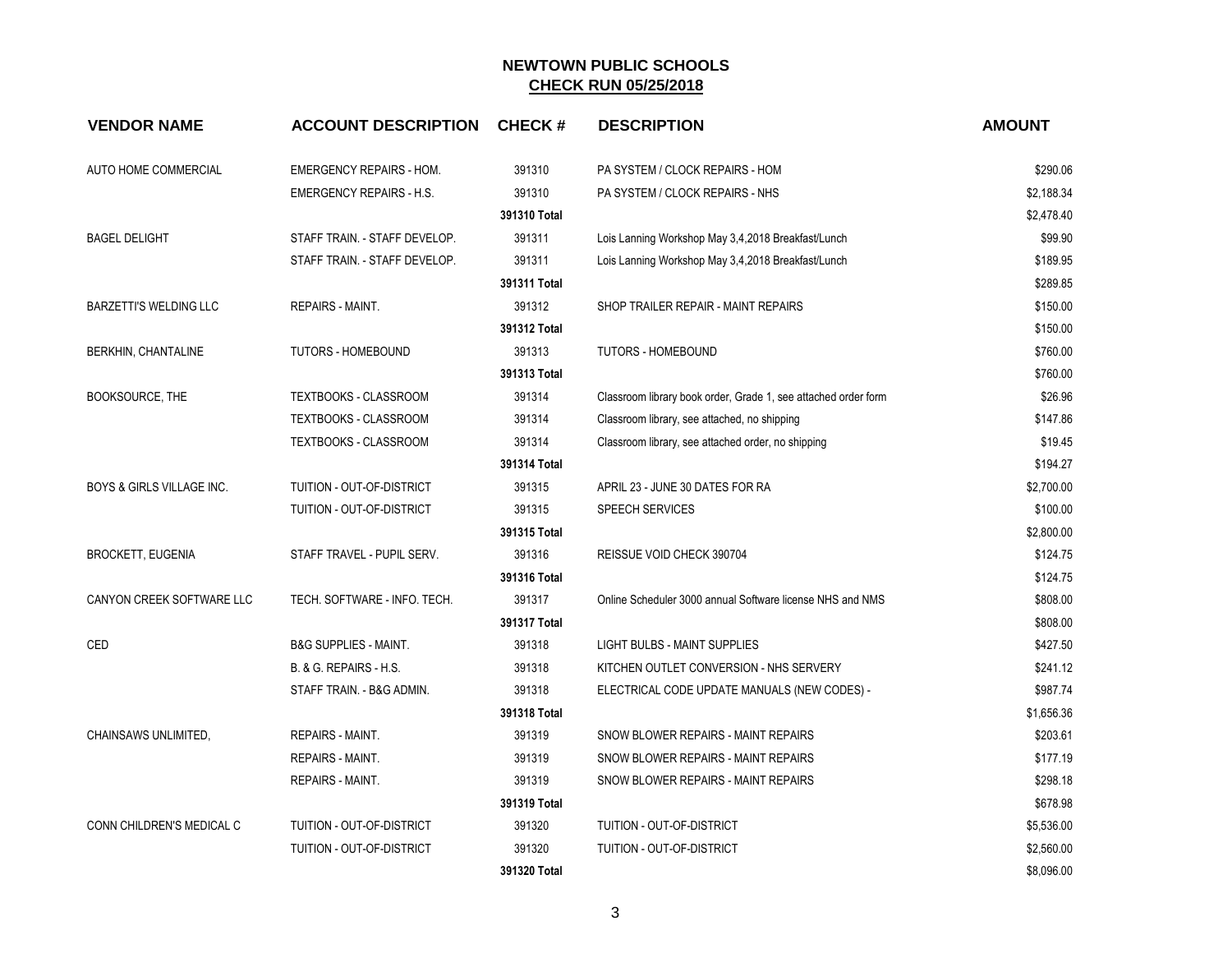| <b>VENDOR NAME</b>                 | <b>ACCOUNT DESCRIPTION</b>       | <b>CHECK#</b> | <b>DESCRIPTION</b>                                                  | <b>AMOUNT</b> |
|------------------------------------|----------------------------------|---------------|---------------------------------------------------------------------|---------------|
| CONN CUSTOM AQUATICS LLC           | EMERGENCY REPAIRS - H.S.         | 391321        | VALVE LEAK REPAIR - NHS POOL                                        | \$295.00      |
|                                    |                                  | 391321 Total  |                                                                     | \$295.00      |
| CONNEC-TO-TALK                     | PROF. SERV. - PSYCH/MED. EVAL.   | 391322        | ABA SERV 05.V14-05/15/18                                            | \$560.00      |
|                                    |                                  | 391322 Total  |                                                                     | \$560.00      |
| CONNECTICUT PEST ELIMINATE         | <b>B&amp;G CONTRACTED SERV.</b>  | 391323        | MONTHLY PEST CONTROL - ALL SCHOOLS (2017-2018)                      | \$350.00      |
|                                    |                                  | 391323 Total  |                                                                     | \$350.00      |
| CONNOR, LAUREN                     | STAFF TRAVEL - PUPIL SERV.       | 391324        | TRAVEL APRIL 2018                                                   | \$35.21       |
|                                    |                                  | 391324 Total  |                                                                     | \$35.21       |
| <b>CREATIVE MUSIC &amp; ARTS L</b> | <b>REPAIRS - MUSIC</b>           | 391325        | <b>CLARINET REPAIRS</b>                                             | \$45.00       |
|                                    |                                  | 391325 Total  |                                                                     | \$45.00       |
| <b>CREC</b>                        | STAFF TRAIN. - STAFF DEVELOP.    | 391326        | Changing How Struggling Student Perceive Math                       | \$1,200.00    |
|                                    |                                  | 391326 Total  |                                                                     | \$1,200.00    |
| <b>DECKWORKS LLC</b>               | <b>EMERGENCY REPAIRS - H.S.</b>  | 391327        | REPAIR WATER DAMAGED DRYWALL SOFFITS - NHS                          | \$2,845.00    |
|                                    |                                  | 391327 Total  |                                                                     | \$2,845.00    |
| DELL MARKETING L.P.                | OFF. SUPPLIES - ADMIN.           | 391328        | <b>CHROMEBOOKS</b>                                                  | \$10,810.80   |
|                                    | OFF. SUPPLIES - ADMIN.           | 391328        | <b>CHROMEBOOKS</b>                                                  | \$657.28      |
|                                    |                                  | 391328 Total  |                                                                     | \$11,468.08   |
| <b>PRIVATE</b>                     | TUITION - OUT-OF-DISTRICT        | 391329        | TUITION - OUT-OF-DISTRICT                                           | \$1,650.00    |
|                                    |                                  | 391329 Total  |                                                                     | \$1,650.00    |
| <b>EARLE, SHERRY</b>               | <b>ACTIVITIES SALARIES</b>       | 391330        | <b>TEACHER APPARITION</b>                                           | \$75.00       |
|                                    |                                  | 391330 Total  |                                                                     | \$75.00       |
| <b>EDADVANCE</b>                   | FUEL FOR VEHICLES - TRANS.       | 391331        | <b>TRANSP SERV APRIL 2018</b>                                       | \$78,807.04   |
|                                    |                                  | 391331 Total  |                                                                     | \$78,807.04   |
| EDUCERE LLC                        | STAFF TRAIN. - GUIDANCE          | 391332        | ELL SUCCESS                                                         | \$274.50      |
|                                    |                                  | 391332 Total  |                                                                     | \$274.50      |
| EPLUS TECHNOLOGY, INC.             | STAFF TRAIN. - INFO. TECH.       | 391333        | Engineering assistance to replace Cisco call router at SHS MA-66749 | \$1,720.00    |
|                                    |                                  | 391333 Total  |                                                                     | \$1,720.00    |
| EVERSOURCE (ELEC-BOE)              | ELECTRICITY - M.S.               | 391334        | ELEC 51658443072 36,292. KWH                                        | \$6,286.35    |
|                                    |                                  | 391334 Total  |                                                                     | \$6,286.35    |
| <b>F &amp; M ELECTRICAL SUP</b>    | <b>B&amp;G SUPPLIES - MAINT.</b> | 391335        | LED LIGHTING - MAINT SUPPLIES                                       | \$134.29      |
|                                    |                                  | 391335 Total  |                                                                     | \$134.29      |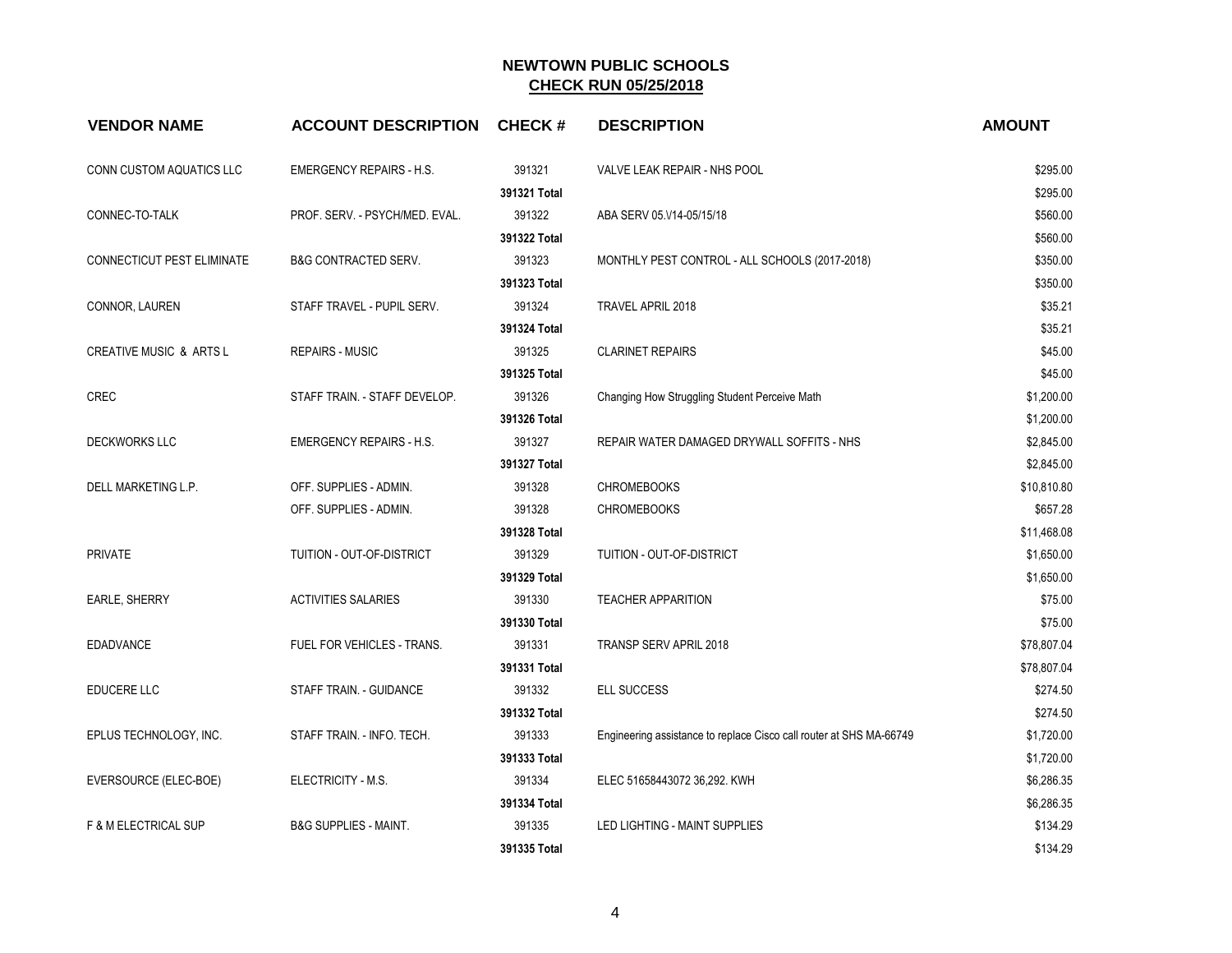| <b>VENDOR NAME</b>              | <b>ACCOUNT DESCRIPTION CHECK #</b>  |              | <b>DESCRIPTION</b>                                  | <b>AMOUNT</b> |
|---------------------------------|-------------------------------------|--------------|-----------------------------------------------------|---------------|
| <b>FAIR AUTO SUPPLY</b>         | REPAIRS - MAINT.                    | 391336       | <b>MAINT VEHICLE REPAIR PARTS</b>                   | \$67.15       |
|                                 | <b>REPAIRS - MAINT.</b>             | 391336       | MAINT VEHICLE REPAIR PARTS                          | \$12.18       |
|                                 |                                     | 391336 Total |                                                     | \$79.33       |
| <b>FISHER SCIENTIFIC</b>        | <b>INSTR. SUPPLIES - SCIENCE</b>    | 391337       | S63381 PS STRAIGHT JAR 2 OZ 12/PK-3 CASES           | \$184.26      |
|                                 |                                     | 391337 Total |                                                     | \$184.26      |
| FOUNDATION SCHOOL, T            | TUITION - OUT-OF-DISTRICT           | 391338       | TUITION - OUT-OF-DISTRICT                           | \$6,850.00    |
|                                 | TUITION - OUT-OF-DISTRICT           | 391338       | TUITION - OUT-OF-DISTRICT                           | \$6,850.00    |
|                                 | TUITION - OUT-OF-DISTRICT           | 391338       | TUITION - OUT-OF-DISTRICT                           | \$6,850.00    |
|                                 | TUITION - OUT-OF-DISTRICT           | 391338       | TUITION - OUT-OF-DISTRICT                           | \$6,850.00    |
|                                 | TUITION - OUT-OF-DISTRICT           | 391338       | TUITION - OUT-OF-DISTRICT                           | \$5,480.00    |
|                                 |                                     | 391338 Total |                                                     | \$32,880.00   |
| <b>GALASSI, TRACY</b>           | <b>ACTIVITIES SALARIES</b>          | 391339       | <b>TEACHER APPARITION</b>                           | \$64.08       |
|                                 |                                     | 391339 Total |                                                     | \$64.08       |
| <b>HAT CITY PAPER &amp; SUP</b> | <b>B&amp;G SUPPLIES - CUSTODIAL</b> | 391340       | BAGS, LYSOL, FLOOR / CARPET SWEEPER - CUST SUPPLIES | \$99.98       |
|                                 |                                     | 391340 Total |                                                     | \$99.98       |
| HIRUO, AMY                      | <b>ACTIVITIES SALARIES</b>          | 391341       | <b>TEACHER APPARITION</b>                           | \$69.64       |
|                                 |                                     | 391341 Total |                                                     | \$69.64       |
| <b>HOUGHTON MIFFLIN COM</b>     | <b>INSTR. SUPPLIES - GIFTED</b>     | 391342       | COGAT FORM 7, LEVEL 9 1473619                       | \$56.10       |
|                                 | <b>INSTR. SUPPLIES - GIFTED</b>     | 391342       | COGAT FORM 7 - LEVELS 10-17/18 ITEM 1473622         | \$56.10       |
|                                 | <b>INSTR. SUPPLIES - GIFTED</b>     | 391342       | COGAT FORM 7 LEVELS 9-17/18 1548260                 | \$71.00       |
|                                 | INSTR. SUPPLIES - GIFTED            | 391342       | <b>SHIPPING</b>                                     | \$18.34       |
|                                 |                                     | 391342 Total |                                                     | \$201.54      |
| HOWGEGO, MARJORIE               | <b>ACTIVITIES SALARIES</b>          | 391343       | <b>TEACHER APPARITION</b>                           | \$68.84       |
|                                 |                                     | 391343 Total |                                                     | \$68.84       |
| HUGH'S MECHANICAL EQUIPMENT     | PROF. SERV. - B. & G.               | 391344       | UNDERGROUND TANK INSPECTIONS (BILLED MONTHLY)       | \$1,350.00    |
|                                 |                                     | 391344 Total |                                                     | \$1,350.00    |
| INSTITUTE FOR ED. DE            | STAFF TRAIN. - STAFF DEVELOP.       | 391345       | May 22,2018 Bristol CT Phenomena-Strategies         | \$2,977.00    |
|                                 |                                     | 391345 Total |                                                     | \$2,977.00    |
| <b>JOLLY FARMER PRODUCTS</b>    | CONTRACTED SERV. - C.W.E.           | 391346       | HERBS AND PLANTS                                    | \$259.75      |
|                                 | CONTRACTED SERV. - C.W.E.           | 391346       | <b>PLANTING</b>                                     | \$19.50       |
|                                 |                                     | 391346 Total |                                                     | \$279.25      |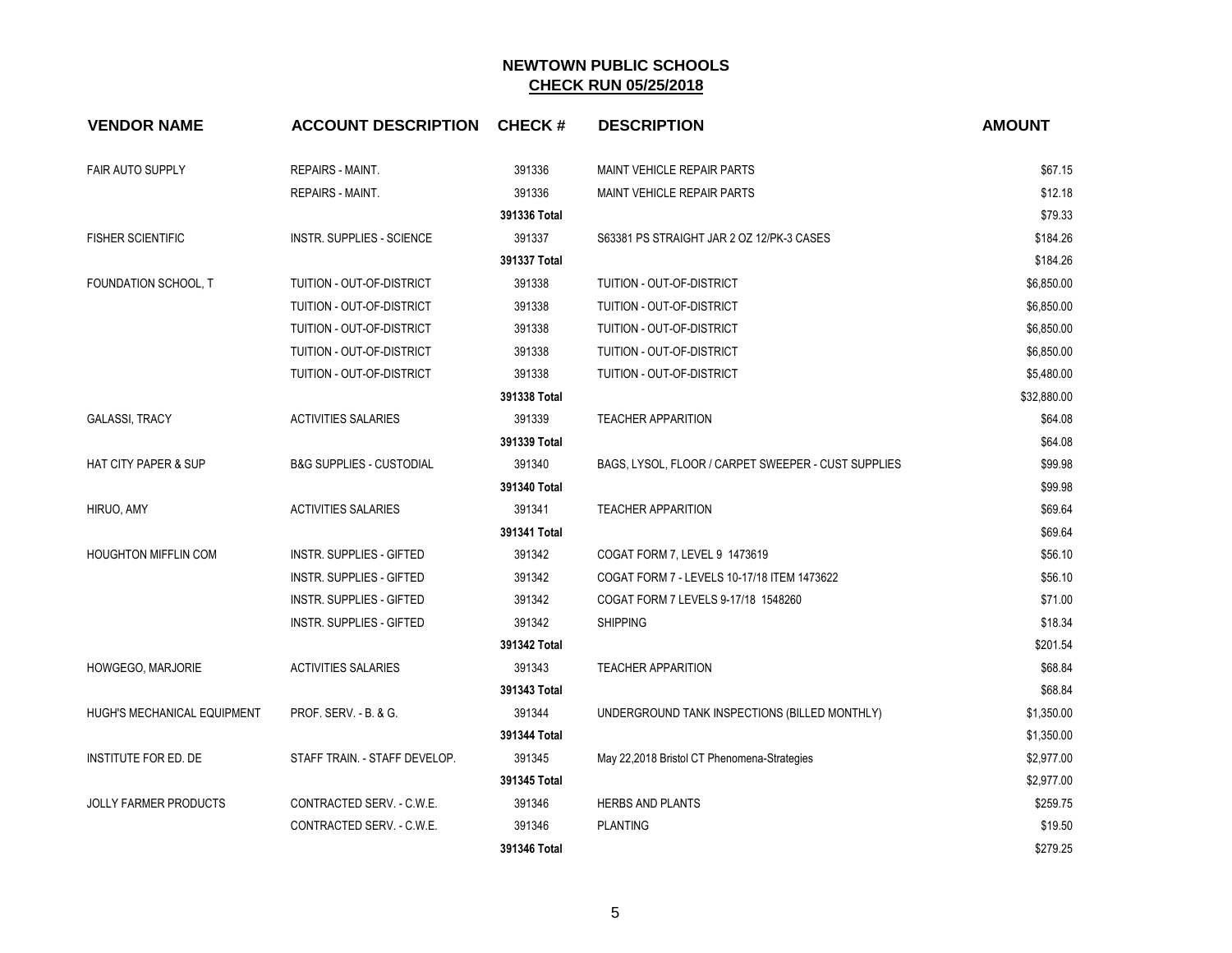| <b>VENDOR NAME</b>        | <b>ACCOUNT DESCRIPTION CHECK #</b>  |              | <b>DESCRIPTION</b>                                                   | <b>AMOUNT</b> |
|---------------------------|-------------------------------------|--------------|----------------------------------------------------------------------|---------------|
| JONES SCHOOL SUPPLY CO. I | INSTR. SUPPLIES - SCIENCE           | 391347       | APPLIED SCIENCE RESEARCH TROPHY                                      | \$15.74       |
|                           |                                     | 391347 Total |                                                                      | \$15.74       |
| <b>LINLEY DEBORAH</b>     | INSTR. SUPPLIES - WORLD LANG.       | 391348       | Tango workshops/lessons to be offered 6/1/18 to NHS Spanish classes. | \$185.00      |
|                           |                                     | 391348 Total |                                                                      | \$185.00      |
| MAGNAKLEEN SERVICES LLC   | <b>B&amp;G SUPPLIES - CUSTODIAL</b> | 391349       | MOP / RUG SERVICE (ALL SCHOOLS) 2017-2018                            | \$18.00       |
|                           | <b>B&amp;G SUPPLIES - CUSTODIAL</b> | 391349       | MOP / RUG SERVICE (ALL SCHOOLS) 2017-2018                            | \$130.00      |
|                           | <b>B&amp;G SUPPLIES - CUSTODIAL</b> | 391349       | MOP / RUG SERVICE (ALL SCHOOLS) 2017-2018                            | \$201.00      |
|                           | <b>B&amp;G SUPPLIES - CUSTODIAL</b> | 391349       | MOP / RUG SERVICE (ALL SCHOOLS) 2017-2018                            | \$26.00       |
|                           | <b>B&amp;G SUPPLIES - CUSTODIAL</b> | 391349       | MOP / RUG SERVICE (ALL SCHOOLS) 2017-2018                            | \$36.00       |
|                           | <b>B&amp;G SUPPLIES - CUSTODIAL</b> | 391349       | MOP / RUG SERVICE (ALL SCHOOLS) 2017-2018                            | \$130.00      |
|                           | <b>B&amp;G SUPPLIES - CUSTODIAL</b> | 391349       | MOP / RUG SERVICE (ALL SCHOOLS) 2017-2018                            | \$166.50      |
|                           | <b>B&amp;G SUPPLIES - CUSTODIAL</b> | 391349       | MOP / RUG SERVICE (ALL SCHOOLS) 2017-2018                            | \$48.50       |
|                           | <b>B&amp;G SUPPLIES - CUSTODIAL</b> | 391349       | MOP / RUG SERVICE (ALL SCHOOLS) 2017-2018                            | \$26.00       |
|                           | <b>B&amp;G SUPPLIES - CUSTODIAL</b> | 391349       | MOP / RUG SERVICE (ALL SCHOOLS) 2017-2018                            | \$109.70      |
|                           | <b>B&amp;G SUPPLIES - CUSTODIAL</b> | 391349       | MOP / RUG SERVICE (ALL SCHOOLS) 2017-2018                            | \$47.15       |
|                           | <b>B&amp;G SUPPLIES - CUSTODIAL</b> | 391349       | MOP / RUG SERVICE (ALL SCHOOLS) 2017-2018                            | \$60.65       |
|                           | <b>B&amp;G SUPPLIES - CUSTODIAL</b> | 391349       | MOP / RUG SERVICE (ALL SCHOOLS) 2017-2018                            | \$33.80       |
|                           | <b>B&amp;G SUPPLIES - CUSTODIAL</b> | 391349       | MOP / RUG SERVICE (ALL SCHOOLS) 2017-2018                            | \$21.50       |
|                           | <b>B&amp;G SUPPLIES - CUSTODIAL</b> | 391349       | MOP / RUG SERVICE (ALL SCHOOLS) 2017-2018                            | \$30.65       |
|                           | <b>B&amp;G SUPPLIES - CUSTODIAL</b> | 391349       | MOP / RUG SERVICE (ALL SCHOOLS) 2017-2018                            | \$28.25       |
|                           | <b>B&amp;G SUPPLIES - CUSTODIAL</b> | 391349       | MOP / RUG SERVICE (ALL SCHOOLS) 2017-2018                            | \$109.70      |
|                           | <b>B&amp;G SUPPLIES - CUSTODIAL</b> | 391349       | MOP / RUG SERVICE (ALL SCHOOLS) 2017-2018                            | \$47.15       |
|                           | <b>B&amp;G SUPPLIES - CUSTODIAL</b> | 391349       | MOP / RUG SERVICE (ALL SCHOOLS) 2017-2018                            | \$60.65       |
|                           | <b>B&amp;G SUPPLIES - CUSTODIAL</b> | 391349       | MOP / RUG SERVICE (ALL SCHOOLS) 2017-2018                            | \$33.80       |
|                           | <b>B&amp;G SUPPLIES - CUSTODIAL</b> | 391349       | MOP / RUG SERVICE (ALL SCHOOLS) 2017-2018                            | \$21.50       |
|                           | <b>B&amp;G SUPPLIES - CUSTODIAL</b> | 391349       | MOP / RUG SERVICE (ALL SCHOOLS) 2017-2018                            | \$30.65       |
|                           | <b>B&amp;G SUPPLIES - CUSTODIAL</b> | 391349       | MOP / RUG SERVICE (ALL SCHOOLS) 2017-2018                            | \$28.25       |
|                           |                                     | 391349 Total |                                                                      | \$1,445.40    |
| MAHARD'S PIANO SERVICE, L | <b>REPAIRS - MUSIC</b>              | 391350       | Tune Piano & New PLS Pads                                            | \$139.00      |
|                           |                                     | 391350 Total |                                                                      | \$139.00      |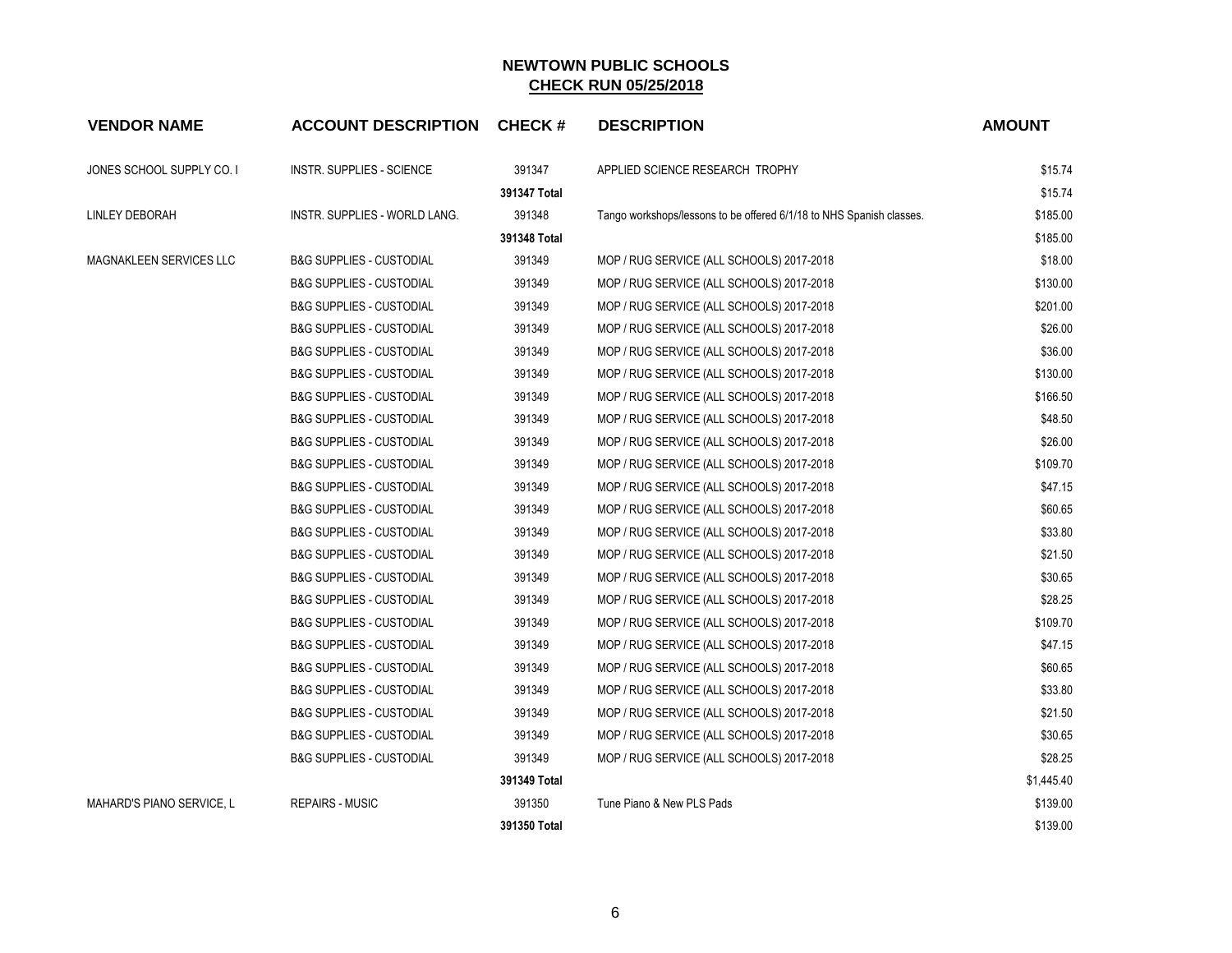| <b>VENDOR NAME</b>      | <b>ACCOUNT DESCRIPTION</b>       | <b>CHECK#</b> | <b>DESCRIPTION</b>                                                           | <b>AMOUNT</b> |
|-------------------------|----------------------------------|---------------|------------------------------------------------------------------------------|---------------|
| MASON W.B. INC.         | OFF. SUPPLIES - BUS. SERV.       | 391351        | <b>SUPPLIES 2017/18</b>                                                      | \$139.24      |
|                         | OFF. SUPPLIES - BUS. SERV.       | 391351        | WATER 2017/18                                                                | \$24.95       |
|                         | INSTR. SUPPLIES - TRANSITIONAL   | 391351        | SEE ATTACHED SUPPLIES                                                        | \$156.89      |
|                         | INSTR. SUPPLIES - TRANSITIONAL   | 391351        | SUPPLIES TRANSTION CLASS                                                     | \$28.03       |
|                         | INSTR. SUPPLIES - CLASSROOM      | 391351        | White & Color Copy Paper                                                     | \$620.00      |
|                         | INSTR. SUPPLIES - CLASSROOM      | 391351        | White & Color Copy Paper                                                     | \$606.12      |
|                         | OFF. SUPPLIES - ADMIN.           | 391351        | #OFM-5100BLK Height Adjustable Sit-to-Stand Desktop riser with keyboard      | \$239.00      |
|                         | INSTR. SUPPLIES - GUIDANCE       | 391351        | CASE OF 8 OZ WATER BOTTLES(24 PER CASE)                                      | \$102.15      |
|                         | <b>INSTR. SUPPLIES - GIFTED</b>  | 391351        | SUPPLIES PROJECT SUCCEED                                                     | \$111.38      |
|                         | INSTR. SUPPLIES - ENGLISH        | 391351        | gloves, paper towels                                                         | \$15.23       |
|                         | INSTR. SUPPLIES - SCIENCE        | 391351        | wrapping for book awards, gloves etc                                         | \$100.00      |
|                         | OFF. SUPPLIES - PUPIL SERV.      | 391351        | FOC SUPPLIES PPS                                                             | \$33.38       |
|                         | INSTR. SUPPLIES - CLASSROOM      | 391351        | Corkboard, tape no shipping                                                  | \$240.71      |
|                         |                                  | 391351 Total  |                                                                              | \$2,417.08    |
| MCFADDEN, BETTY         | OFF. SUPPLIES - ADMIN.           | 391352        | PRINCIPALS LUNCHEON                                                          | \$40.85       |
|                         |                                  | 391352 Total  |                                                                              | \$40.85       |
| MELIORA ACADEMY INC.    | TUITION - OUT-OF-DISTRICT        | 391353        | <b>TUITION - OUT-OF-DISTRICT</b>                                             | \$14,561.00   |
|                         |                                  | 391353 Total  |                                                                              | \$14,561.00   |
| <b>MUSIC IN MOTION</b>  | <b>INSTR. SUPPLIES - MUSIC</b>   | 391354        | Ast music supplies: staff charts, spinners, dads, storage bins, see attached | \$263.75      |
|                         | <b>INSTR. SUPPLIES - MUSIC</b>   | 391354        | shipping                                                                     | \$26.37       |
|                         |                                  | 391354 Total  |                                                                              | \$290.12      |
| <b>NATIONAL COUNCIL</b> | <b>INSTR. SUPPLIES - ENGLISH</b> | 391355        | English Journal                                                              | \$25.00       |
|                         | <b>INSTR. SUPPLIES - ENGLISH</b> | 391355        | <b>Membership Dues</b>                                                       | \$50.00       |
|                         | <b>INSTR. SUPPLIES - ENGLISH</b> | 391355        | Rationales for Challenged Books Vol 2                                        | \$29.95       |
|                         | <b>INSTR. SUPPLIES - ENGLISH</b> | 391355        | Rationales for Challenged Books Vol 1                                        | \$29.95       |
|                         |                                  | 391355 Total  |                                                                              | \$134.90      |
| <b>NCS PEARSON INC.</b> | INSTR. SUPPLIES - PSYCH.         | 391356        | BASC3 PRESCHOOL TEACHER RATING 30801                                         | \$85.30       |
|                         | INSTR. SUPPLIES - PSYCH.         | 391356        | BASC3 PRESCHOOL PARENT RATING SCALES 30807                                   | \$85.30       |
|                         | <b>INSTR. SUPPLIES - PSYCH.</b>  | 391356        | <b>SHIPPING</b>                                                              | \$10.24       |
|                         |                                  | 391356 Total  |                                                                              | \$180.84      |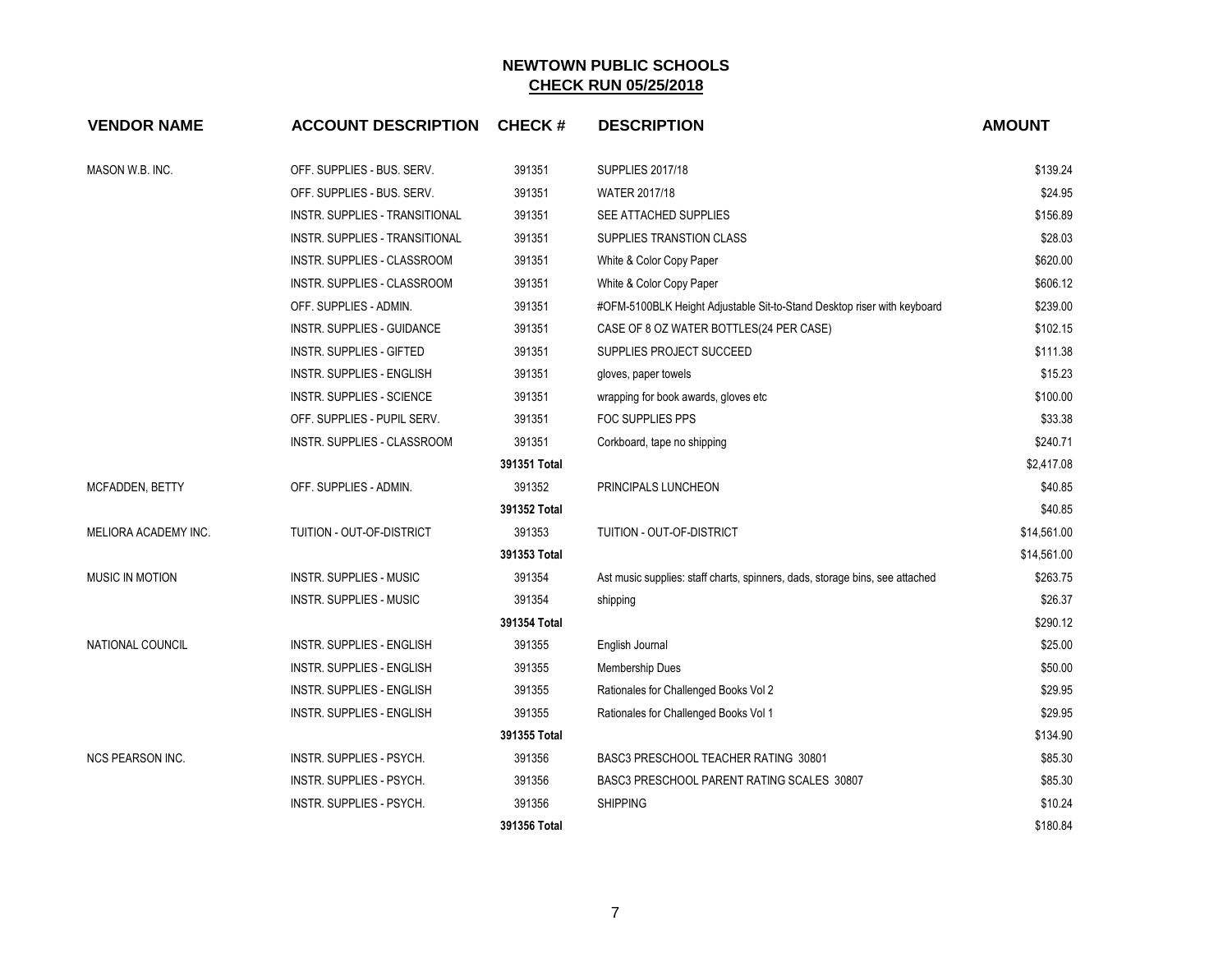| <b>VENDOR NAME</b> | <b>ACCOUNT DESCRIPTION CHECK #</b> |        | <b>DESCRIPTION</b>       | <b>AMOUNT</b> |
|--------------------|------------------------------------|--------|--------------------------|---------------|
| NEWTOWN HARDWARE   | <b>B&amp;G SUPPLIES - MAINT.</b>   | 391357 | MAINT SUPPLIES 2017-2018 | \$14.38       |
|                    | <b>B&amp;G SUPPLIES - MAINT.</b>   | 391357 | MAINT SUPPLIES 2017-2018 | \$72.87       |
|                    | <b>B&amp;G SUPPLIES - MAINT.</b>   | 391357 | MAINT SUPPLIES 2017-2018 | \$15.63       |
|                    | <b>B&amp;G SUPPLIES - MAINT.</b>   | 391357 | MAINT SUPPLIES 2017-2018 | \$77.80       |
|                    | <b>B&amp;G SUPPLIES - MAINT.</b>   | 391357 | MAINT SUPPLIES 2017-2018 | \$53.02       |
|                    | <b>B&amp;G SUPPLIES - MAINT.</b>   | 391357 | MAINT SUPPLIES 2017-2018 | \$45.29       |
|                    | <b>B&amp;G SUPPLIES - MAINT.</b>   | 391357 | MAINT SUPPLIES 2017-2018 | \$7.19        |
|                    | <b>B&amp;G SUPPLIES - MAINT.</b>   | 391357 | MAINT SUPPLIES 2017-2018 | \$59.89       |
|                    | <b>B&amp;G SUPPLIES - MAINT.</b>   | 391357 | MAINT SUPPLIES 2017-2018 | \$28.85       |
|                    | <b>B&amp;G SUPPLIES - MAINT.</b>   | 391357 | MAINT SUPPLIES 2017-2018 | \$30.55       |
|                    | <b>B&amp;G SUPPLIES - MAINT.</b>   | 391357 | MAINT SUPPLIES 2017-2018 | \$62.96       |
|                    | <b>B&amp;G SUPPLIES - MAINT.</b>   | 391357 | MAINT SUPPLIES 2017-2018 | \$15.27       |
|                    | <b>B&amp;G SUPPLIES - MAINT.</b>   | 391357 | MAINT SUPPLIES 2017-2018 | \$30.39       |
|                    | <b>B&amp;G SUPPLIES - MAINT.</b>   | 391357 | MAINT SUPPLIES 2017-2018 | \$55.26       |
|                    | <b>B&amp;G SUPPLIES - MAINT.</b>   | 391357 | MAINT SUPPLIES 2017-2018 | \$11.24       |
|                    | <b>B&amp;G SUPPLIES - MAINT.</b>   | 391357 | MAINT SUPPLIES 2017-2018 | \$14.83       |
|                    | <b>B&amp;G SUPPLIES - MAINT.</b>   | 391357 | MAINT SUPPLIES 2017-2018 | \$104.63      |
|                    | <b>B&amp;G SUPPLIES - MAINT.</b>   | 391357 | MAINT SUPPLIES 2017-2018 | \$43.58       |
|                    | <b>B&amp;G SUPPLIES - MAINT.</b>   | 391357 | MAINT SUPPLIES 2017-2018 | \$213.11      |
|                    | <b>B&amp;G SUPPLIES - MAINT.</b>   | 391357 | MAINT SUPPLIES 2017-2018 | \$138.47      |
|                    | <b>B&amp;G SUPPLIES - MAINT.</b>   | 391357 | MAINT SUPPLIES 2017-2018 | \$61.24       |
|                    | <b>B&amp;G SUPPLIES - MAINT.</b>   | 391357 | MAINT SUPPLIES 2017-2018 | \$36.85       |
|                    | <b>B&amp;G SUPPLIES - MAINT.</b>   | 391357 | MAINT SUPPLIES 2017-2018 | \$63.85       |
|                    | <b>B&amp;G SUPPLIES - MAINT.</b>   | 391357 | MAINT SUPPLIES 2017-2018 | \$42.97       |
|                    | <b>B&amp;G SUPPLIES - MAINT.</b>   | 391357 | MAINT SUPPLIES 2017-2018 | \$48.63       |
|                    | <b>B&amp;G SUPPLIES - MAINT.</b>   | 391357 | MAINT SUPPLIES 2017-2018 | \$32.61       |
|                    | <b>B&amp;G SUPPLIES - MAINT.</b>   | 391357 | MAINT SUPPLIES 2017-2018 | \$9.85        |
|                    | <b>B&amp;G SUPPLIES - MAINT.</b>   | 391357 | MAINT SUPPLIES 2017-2018 | \$24.25       |
|                    | <b>B&amp;G SUPPLIES - MAINT.</b>   | 391357 | MAINT SUPPLIES 2017-2018 | \$7.18        |
|                    | <b>B&amp;G SUPPLIES - MAINT.</b>   | 391357 | MAINT SUPPLIES 2017-2018 | \$13.92       |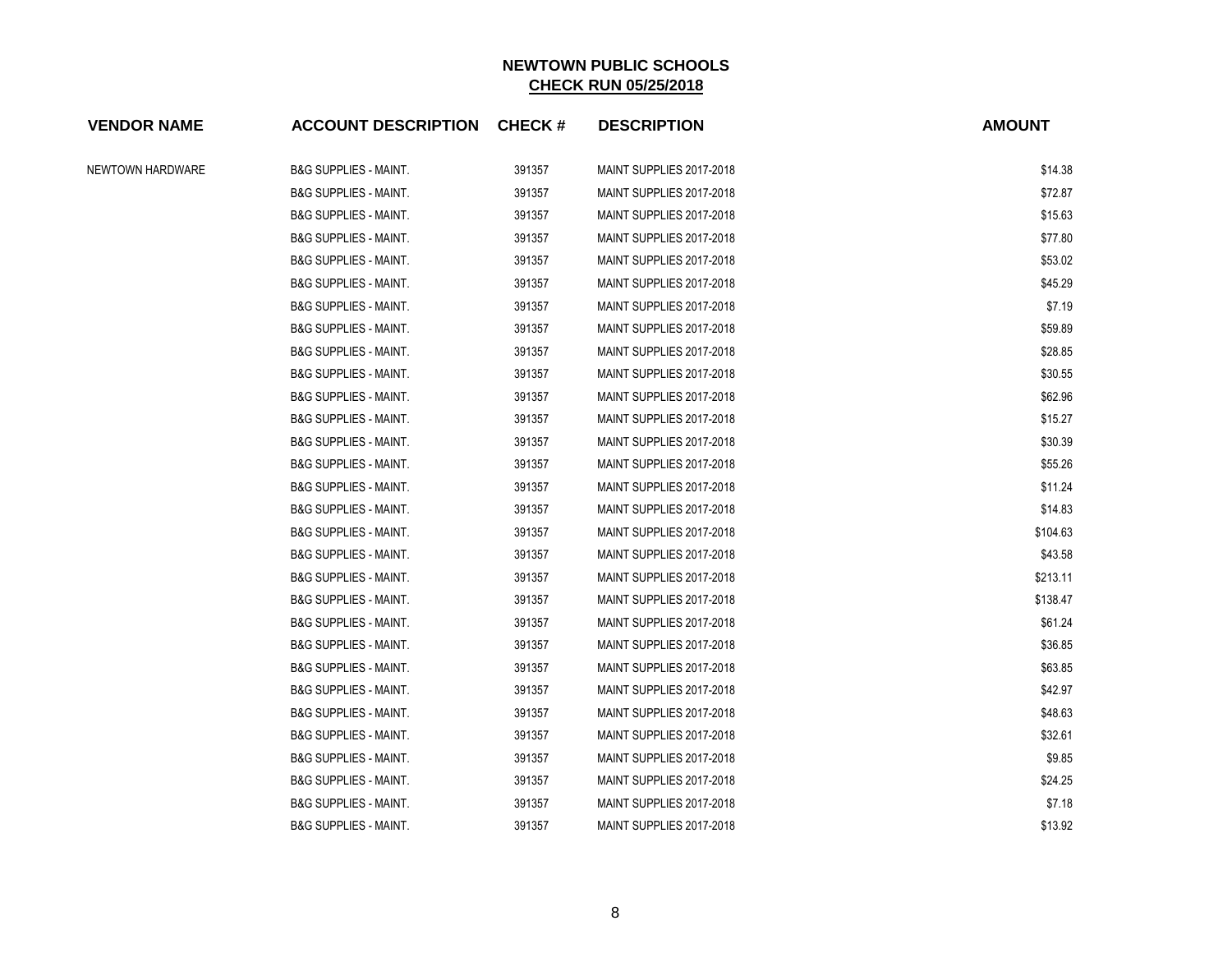| <b>VENDOR NAME</b>        | <b>ACCOUNT DESCRIPTION</b>          | <b>CHECK#</b> | <b>DESCRIPTION</b>                                                   | <b>AMOUNT</b> |
|---------------------------|-------------------------------------|---------------|----------------------------------------------------------------------|---------------|
| NEWTOWN HARDWARE          | <b>B&amp;G SUPPLIES - MAINT.</b>    | 391357        | MAINT SUPPLIES 2017-2018                                             | \$16.18       |
|                           | <b>B&amp;G SUPPLIES - MAINT.</b>    | 391357        | MAINT SUPPLIES 2017-2018                                             | \$53.48       |
|                           | <b>B&amp;G SUPPLIES - MAINT.</b>    | 391357        | MAINT SUPPLIES 2017-2018                                             | \$13.74       |
|                           |                                     | 391357 Total  |                                                                      | \$1,519.96    |
| NORTHWEST VILLAGE SCHOOL  | TUITION - OUT-OF-DISTRICT           | 391358        | TUITION - OUT-OF-DISTRICT                                            | \$5,113.60    |
|                           |                                     | 391358 Total  |                                                                      | \$5,113.60    |
| NOTEPADS YOUR WAY FOR BUS | INSTR. SUPPLIES - WORLD LANG.       | 391359        | Personalized notepads for WL teachers. Free shipping.                | \$19.98       |
|                           |                                     | 391359 Total  |                                                                      | \$19.98       |
| PEMBROKE PUMPING SERVICES | <b>EQUIP RENTAL - SPORTS</b>        | 391360        | PORT O POTTY RENTAL                                                  | \$360.00      |
|                           |                                     | 391360 Total  |                                                                      | \$360.00      |
| PIRONE JENNIFER           | <b>ACTIVITIES SALARIES</b>          | 391361        | <b>TEACHER APPRECIATION</b>                                          | \$75.00       |
|                           |                                     | 391361 Total  |                                                                      | \$75.00       |
| POND, DEBORAH             | <b>ACTIVITIES SALARIES</b>          | 391362        | <b>TEACHER APPARITION</b>                                            | \$71.76       |
|                           |                                     | 391362 Total  |                                                                      | \$71.76       |
| PROJECT RISE MUSIC        | CONTRACTED SERV. - MUSIC            | 391363        | MARCHING BAND SHOW                                                   | \$1,500.00    |
|                           | INSTR. SUPPLIES - MUSIC             | 391363        | CHAMPIONSHIP EXCLUSIVITY                                             | \$1,000.00    |
|                           |                                     | 391363 Total  |                                                                      | \$2,500.00    |
| <b>QUILL CORPORATION</b>  | <b>SUPPLIES - LIBRARY</b>           | 391364        | Office supplies for RIS LMC including post-its, paper, markers, etc. | \$122.48      |
|                           |                                     | 391364 Total  |                                                                      | \$122.48      |
| RIZZUTO,S                 | INSTR. SUPPLIES - WORLD LANG.       | 391365        | French/Italian Immersion Day lunch for 41 students/staff.            | \$656.00      |
|                           | INSTR. SUPPLIES - WORLD LANG.       | 391365        | Gratuity (18%).                                                      | \$118.08      |
|                           |                                     | 391365 Total  |                                                                      | \$774.08      |
| <b>SCHOOL SPECIALTY</b>   | INSTR. SUPPLIES - CLASSROOM         | 391366        | Supplies for reading room, no shipping                               | \$507.49      |
|                           | <b>INSTR. SUPPLIES - ART</b>        | 391366        | Crayola Markers Classpack Assortment Item #9-207192-695              | \$88.78       |
|                           |                                     | 391366 Total  |                                                                      | \$596.27      |
| SHAPE AMERICA             | STAFF TRAIN. - CLASSROOM            | 391367        | SHAPE AMERICA MEMBERSHIP                                             | \$174.00      |
|                           |                                     | 391367 Total  |                                                                      | \$174.00      |
| SOUCAR, DENISE            | CONTRACTED SERV. - ADMIN.           | 391368        | RIS Scheduling Services- Invoice #218-01                             | \$375.00      |
|                           |                                     | 391368 Total  |                                                                      | \$375.00      |
| SPENCER, GEORGE ANDY      | <b>B&amp;G SUPPLIES - CUSTODIAL</b> | 391369        | SHOES (80674)                                                        | \$106.31      |
|                           |                                     | 391369 Total  |                                                                      | \$106.31      |